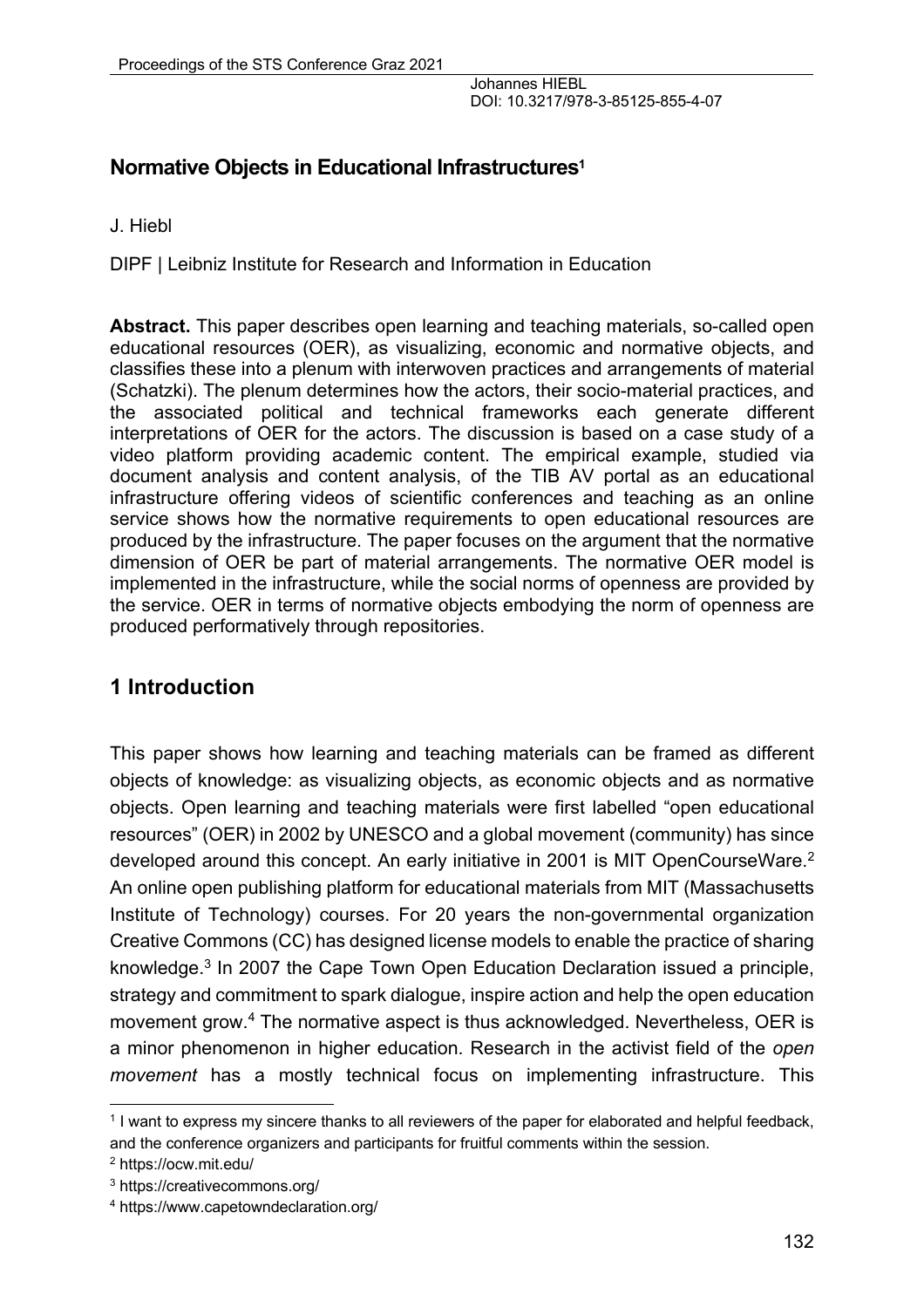contribution wants to move the focus to the socio-material arrangements of infrastructure. Seeing OER as normative objects: does the digitalisation of learning and teaching materials based on OER principles influence the concerns of teaching and learning in terms of content, location or method? This question creates a discursive framework for deciphering the digital nature of the mediality and performativity of digital educational infrastructures provided by these learning and teaching materials and asks what they achieve in their digital materiality, and how they pre-configure the interaction order of the participants and their practices. The normative model that is inscribed in this form of digital learning objects is explicated in the definition of open educational resources.5 The example of the AV portal of the German National Library of Science and Technology (TIB) shows how this model is reproduced performatively in digital educational infrastructures. The TIB AV portal is an online service providing academic videos with a focus on technology, mathematics and natural science, including lecture and conference recordings as well as (open) audio-visual learning and teaching materials.

Below, the open educational resources will be followed as actors, in line with Bruno Latour's "follow the actors" (2005, p. 12). First, OERs will be described using the UNESCO definition and framed as normative objects. This will be framed by drawing on Theodore Schatzki's practice ontology of the plenum of practices and material arrangements (2016). A crucial contribution of ontologies to empirical analysis is their provision of concepts and ways of thinking that help conceptualize topics and objects and formulate descriptions, explanations, and interpretations (Schatzki, 2016, p. 40). Therefore, socio-material, praxeological investigations to take the plenum of practices and material arrangements seriously and develop concepts that can grasp its nature and processes (Schatzki, 2016, p. 40). The concept of practice also enables questions concerning the reproduction and transformation of cultural orders which offer actors a meaningful scope for action (Schäfer, 2016, p. 10). Based on the materiality of practice, the interactional orders in the production of OER can be shown in the use of objects and symbols.

## **2 Open Educational Resources as a Concept and an Object**

Open educational resources can refer to texts, images, graphics, course plans, slide sets, audio and/or video recordings, scripts, textbooks, etc. The term "open" implies that this educational material should be freely accessible. Since OER are primarily a

<sup>&</sup>lt;sup>5</sup>As can be seen in Downes (2001), the term "learning objects" focuses on the technical conveyance of learning and teaching materials. In its technology-conveyed capacity as "resources for distance education worldwide", it precedes the term open educational resources in a certain way.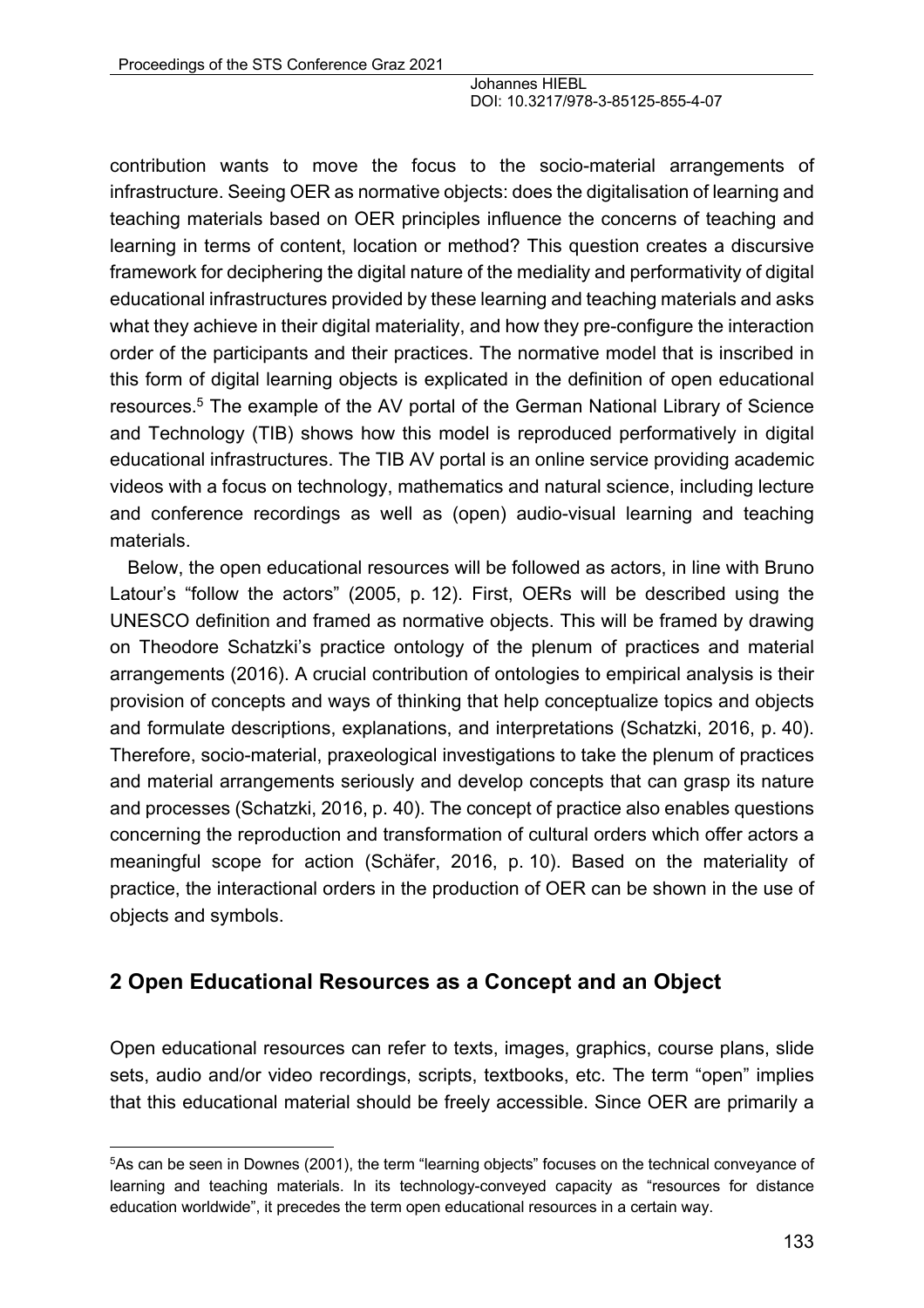digital phenomenon, this means that the material should be: (1) available online without such barriers as paywalls or membership; (2) in file formats that do not require the use of software fenced off with paywalls or membership; and (3) available under an open or free licence (such as the Creative Commons licensing models) where the author universally releases extensive usage rights, for example the right to reproduce, redistribute and/or edit the material. So, they have the practice as their goal and law as their means. In their materiality and mediality, open educational resources are everyday learning and teaching materials available in various media (speech and image representations) and materialities (sounds reproduced through speakers, light shed through projections, paper and ink, blackboard and chalk).

In the open educational resources movement<sup>6</sup> (Knox, 2013) which is shaping the OER discourse, the UNESCO definition is usually (2019)<sup>7</sup> used to describe OER: "open educational resources are teaching, learning and research materials in any medium – digital or otherwise – that reside in the public domain or have been released under an open license that permits no-cost access, use, adaptation and redistribution by others with no or limited restrictions." This definition incorporates two specific sets of standards: First, social norms of open and public access, i.e., the first and second implications of the term "open" described above. Second, legal norms: copyright applies to all educational materials as works for the protection of intellectual property, but the free licences contained in OER represent a universal usage contract in terms of copyright law. The use of free licences requires identifying the materials as OER via a symbol, which nevertheless does not constitute an OER label per se.

In addition to these sets of norms inscribed in the definition and the term itself, the OER model contains two normative promises that UNESCO formulates on its website (2019): "UNESCO believes that universal access to information through high quality education contributes to peace, sustainable social and economic development, and intercultural dialogue. OER provide a strategic opportunity to improve the quality of learning and knowledge sharing as well as improve policy dialogue, knowledge-sharing and capacity-building globally." The normative promises contained in OER as learning and teaching materials framed in terms of educational policy are: First, the promise of equal opportunities and fairness in education. Open educational resources are intended to open up education to everyone. Second, to increase the quality of education; education should convey current and true knowledge. Open educational resources make a promise to "decentralize, democratise and emancipate" education with "digital technology utopianism" (Dickel and Schrape, 2015). These inscriptions

<sup>&</sup>lt;sup>6</sup>The field of the open educational resources movement is interwoven with other movements such as open source, open access, open data, open content and open science.

 $7$ In the field of the open educational resources movement, OERs are defined at various points by different activist institutions and people, which in essence do not differ or differ only slightly in wording.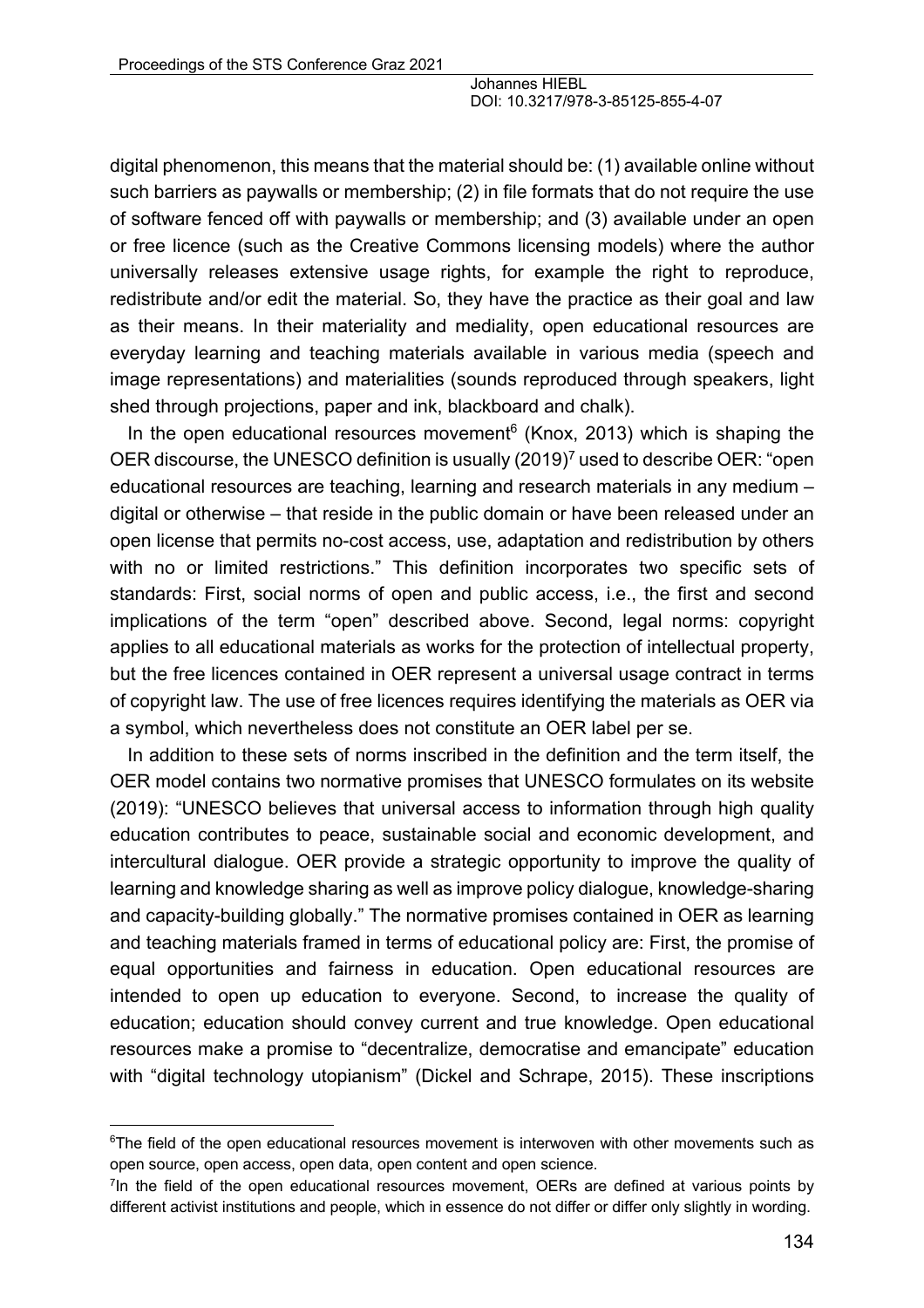and promises express the politically framed model of OER, to which I will return in the application of the plenum of practices and material arrangement of open educational resources.

*OER as visualizing objects:* I use the term "visualizing objects", to grasp the basic function of learning and teaching materials. Visualizing objects enable knowledge to be conveyed by showing them with the help of their material and medial properties. Rheinberger (2010) shows how different modes of visualization convey scientific knowledge ("epistemic imaging strategies"). This can take different forms: (1) the interweaving of instrumental technologies, scientific objects and corresponding forms of visualization, (2) their presentation in exhibitions and lectures, or (3) descriptions in academic texts. Visualizing objects can medially represent epistemic objects (Knorr Cetina, 2001) and didactic objects (Kalthoff et al., 2020).<sup>8</sup>

*OER as economic objects:* if one considers copyright and the property rights associated with it, OER should be considered with regard to their value as intellectual property and, if applicable, any devaluing. In the open educational resources movement, it is assumed that OERs are created by teachers (and learners) in the course of their everyday teaching/learning practice.<sup>9</sup> According to Marx (2013, pp. 49– 61), the teachers' everyday work products become commodities for which socially necessary working hours were expended. By publishing OER under a free licence, teachers (and learners) as content deliverers exercise the property rights in unusual ways by granting everyone far-reaching non-exclusive usage rights free of charge, to the resources and thus to their work product. In line with the OER concept, this waiver is free of charge. In this way, OERs, as Marx might put it, lose their exchange value as a commodity, which no longer corresponds to their real value relationship.<sup>10</sup> This economic perspective is interwoven with the normative perspective.

*OER as normative objects:* teaching and learning materials become promising through the normative promises of OER. Turner (2010, p. 16) notes that normative objects contain tacit rules hiding behind other rules. Nonetheless, these rules are necessary. But in contrast to Turner's understanding of normative objects where their tacit rules make them necessary and able to do things that explicit objects cannot do,

<sup>&</sup>lt;sup>8</sup>All epistemic objects and didactic objects can also be visualising objects. However, not all visualising objects are epistemic objects and didactic objects.

<sup>&</sup>lt;sup>9</sup>It is inherent in the idea of OER that these new resources are in turn created from existing OER. The users should, to a certain extent, find themselves in a role of prosumers, as producers and consumers in one. The lecturers, as content deliverers, have to deal with the infrastructure and thus in the second level with the models implemented by technicians and engineers.

<sup>&</sup>lt;sup>10</sup>A common argument for this is that the positions of people who teach at universities and who produce the material are already publicly funded. Hess and Ostrom (2007)) plead for "understanding knowledge as a commons." For example, the Cape Town Declaration ((2008)) demands: "Making publicly funded educational resources open to the public by default is not only a just and fair practice, it also unlocks benefits for society."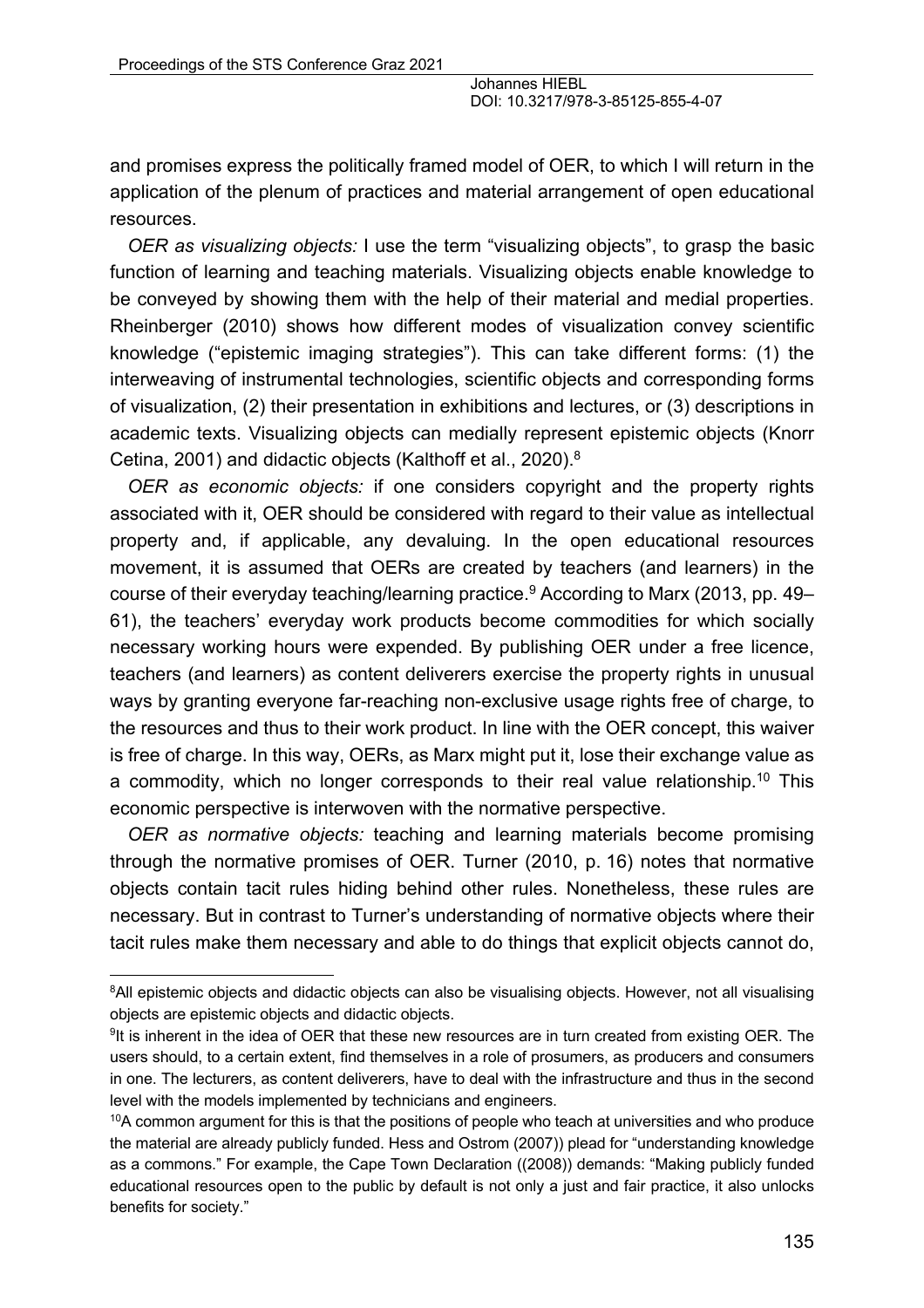the normative rules of OER are not hidden, but are a prerequisite for their creation and labelling. However, they take a back seat to the primary functions of OER as visualising objects. At the same time, visualising objects only become open educational resources through normative framing and labelling through open licences. On the other hand, the normative framework of OER directly influences their meaning and value as economic objects.

### **3 Plenum of Open Educational Resources**

Schatzki (2016, pp. 28–29) identifies three lexical commonalities in practice theory: (1) "the term 'practices' is central to their theories and analyses of social phenomena", (2) "practices [understood] as social in character, at least in the sense of being something carried out by indefinitely many people", and (3) "social phenomena such as organizations, power, science, education, and transportation are understood as constellations of, aspects of, or rooted in practices." Practices are collections of actions and sets of rules and resources (Giddens, 1979; Schatzki, 2016, p. 29). In "institutional sectors such as economy, polity, law, and discourse are distinguished by which of the three structural types of rules and resources (signification, domination, legitimation) a given sector organizes" (Schatzki, 2016, p. 29).

Bearing that in mind Schatzki (2016, p. 31) defines practice ontologies as flat ontologies, "because (1) they treat practices as the central element in the constitution of social phenomena; and (2) practices are laid out on one level." Schatzki rejects ontologies that distinguish between two separate levels of the social, i.e., a "micro" as the locus of social interactions and "macro" as the locus of social structures. Practices are to be understood as open, "spatially-temporally dispersed sets of doings and sayings organized by common understandings, teleo-affectivities (ends, tasks, emotions), and rules" (Schatzki, 1996, 2016, p. 32). Material arrangements are "linked bodies, organisms, artifacts, and things of nature" (Schatzki, 2016, p. 32). "Practices and arrangements form bundles in that (1) practices affect, alter, use, and are directed toward or are inseparable from arrangements; while (2) arrangements channel, prefigure, and facilitate practices" (Schatzki, 2016, p. 32). The "site of the social" lies in these bundles (Schatzki, 2002). There are six types of relations between practices and arrangements: causation, use, constitution, intentionality, constraint and prefiguration (Schatzki, 2016, p. 32).

According to Schatzki (2016, pp. 32–33), "The objective spatial-temporal spread of the plenum of practices and arrangements defines the boundaries of the possible objective spatial-temporal extensions and shapes of social phenomena", which means that no priority can be given to the local situation. This is in contrast to Erving Goffman (1983) ethnomethodological and phenomenological approaches, which always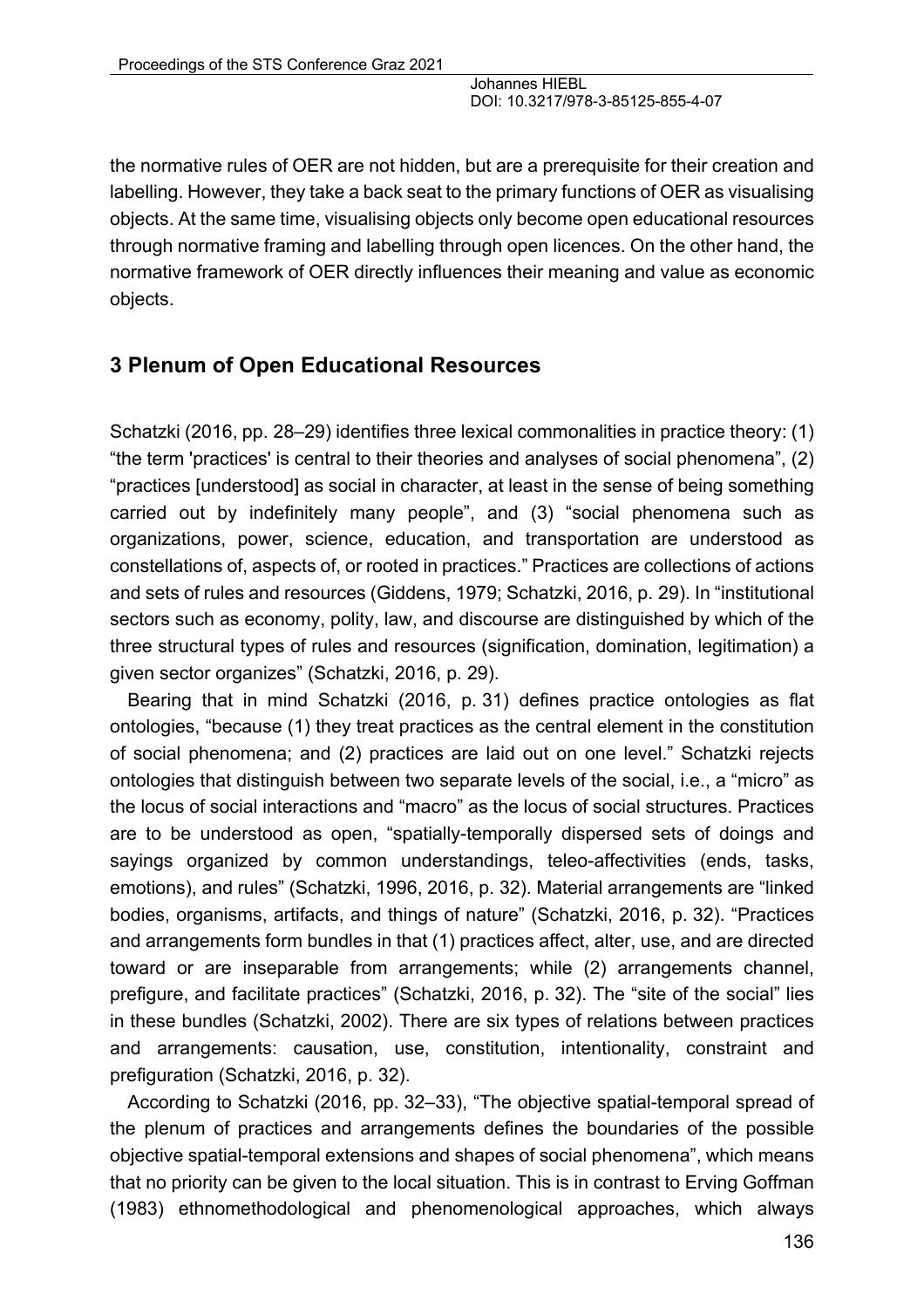emphasize local situations. As Schatzki writes, "The activities, entities, rules, understandings, and teleologies that are at work in any interaction or local situation are elements of phenomena - practices, arrangements, and bundles thereof - that stretch over time and space beyond such situations. Indeed, these items often come to be at work in interactions and local situations because they are components of practicearrangement bundles" (Schatzki, 2016, pp. 32–33). Therefore the social does not exist separately above this plenum and macro and micro are not definable levels of the social (Schatzki, 2016, pp. 32–33). Schatzki rejects the perspective of Geels and Schot (2007, p. 406), who view the macro level as stabilised, material infrastructures which, as "gradients of force", make it easier or more difficult for people to perform certain actions within them. Schatzki (2016, p. 38) says it would be "a mistake to shear off the material dimension of society and to reify it as a relatively hard form that shapes social life". The social consists of bundles of practices and material arrangements, the material dimension of which is considerably malleable. Arrangements continually evolve with and as part of changes in bundles. The material dimension also affects activities in a variety of ways. Only nature can be treated as relatively immobile.

Schatzki (2010) describes the bundles of practices and material arrangements in an essay relating to horse breeding in the bluegrass region of Kentucky. It shows how the material participates in the social. The interweaving of practices and arrangements in horse training is connected and intertwined with those of horse breeding, horse trade, stud farms, and equestrian sport itself. The interrelationship between the material and natural entities is described as follows: "The pond makes it easy to let thirsty horses get a drink, hard to lead horses directly to the barn from the paddocks (i.e., through the pond's middle), and invigorating to gallop one's mount through its shallow end" (Schatzki, 2010, p. 140). Based on the history of the region, he develops the transformations of these webs (Schatzki, 2010, pp. 141–144) from the arrival of European settlers and their farming practices to the acquisition of food, the spatialtemporal cultivation of plants and the landscape, the equipment used, and the work practices used. Up to the region's transformation into a tourism region known for its horse breeding and the associated material facilities of horse farms and riding and sightseeing practices.

Theodore Schatzki (2016) suggests a plenum of practices and material arrangement as a practice ontology. Ontology is the science of being, it centers on the categorization of the being and the fundamental structures of reality. It intends to create a classification system of basic types of entities (concrete and abstract objects, properties, issues, events, processes) and their structural relations. Thus, practice theory is always ontology. However, what are the entities and structural relations of the social? Figure 1 shows the plenum of practices and material arrangements grouped around the phenomenon of open educational resources. Hilmar Schäfer (2016, pp. 10–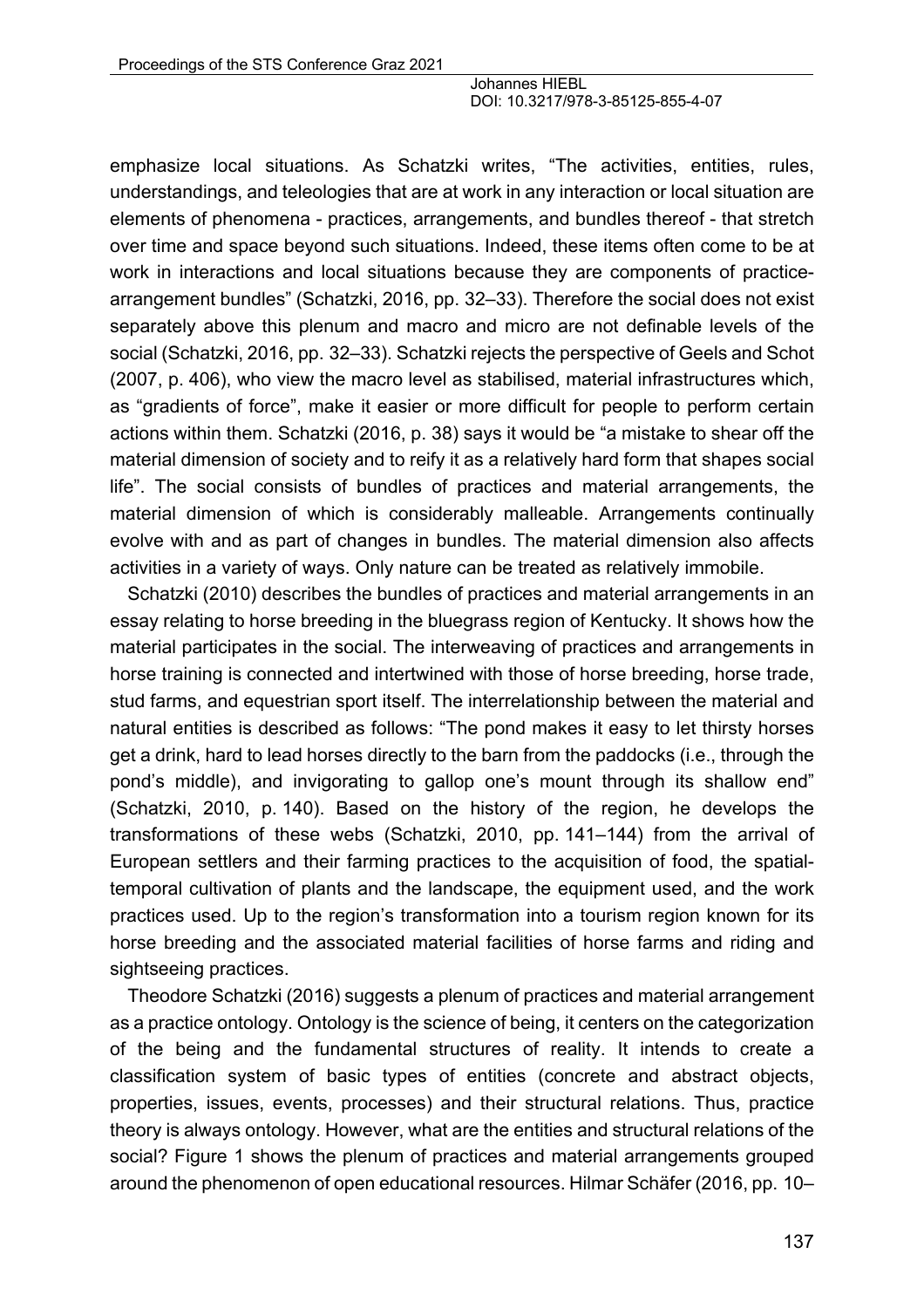11) describes, following Andreas Reckwitz (2006), how practice theory, as the integration of interpretative and structuralist cultural theories, leaves two questions unanswered: (1) What options do participants within cultural orders have? (2) How do cultural orders, their reproduction and transformation develop? This gives rise to three analytical dimensions of socio-material practices that I would like to add to the plenum of practices and material arrangements: action capabilities, transformation and reproduction.



**Fig. 1. Plenum of open educational resources**

In order to turn learning and teaching materials into OER, various production practices are necessary. The individual practices, the creation of texts and graphics, the production of image and sound material, the search, combination, licensing, keywording, labelling and provision of educational resources, but also information about the practices and the OER model should be understood relationally and cannot be viewed in isolation; they have to be explicated in relation to the practices that preceded them, their social context and their material endowment (see also Schäfer, 2016, p. 11). Most of these practices are associated with computers and the respective input and output devices: screens, touchscreens, keyboards, mice. But there are also practices that are not (directly) connected with computers. In addition to digital pixels, ink and paper can also be used in the creation of texts and graphics, for example, for initial drafts and brainstorming. Image and sound materials are mostly recorded with digital cameras and audio recorders, but the practice of speaking (for example in a lecture) and the captured images (either as part of the lecture or to visualize epistemic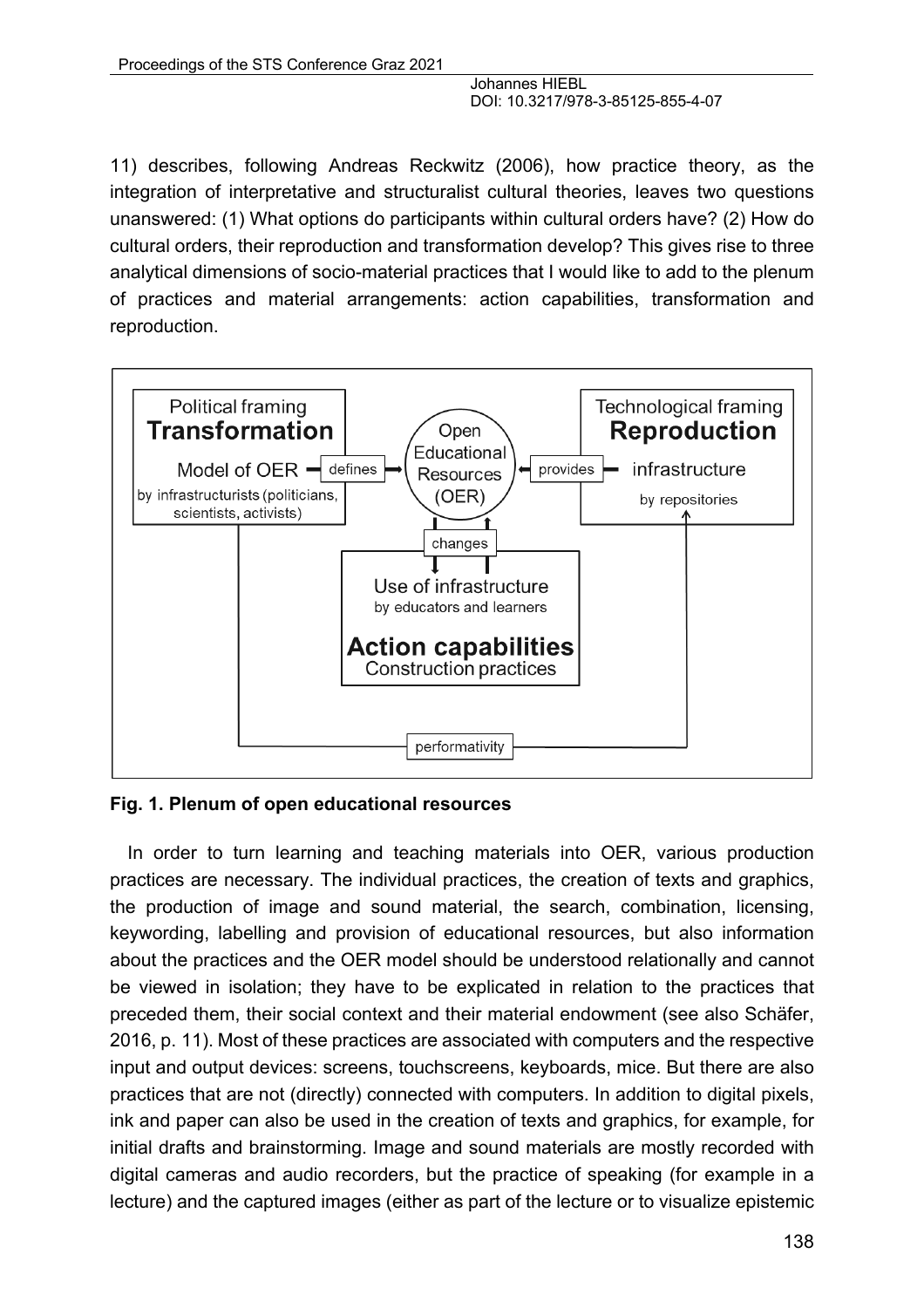or didactic objects) remain mostly outside the digital. Material can be searched in library holdings via an individual desk or an office computer, via online catalogues, and using internet browsers. But it can also take place in the library itself, in interaction with the library staff at the counter, but also not least by strolling through the aisles and browsing the holdings. Not least, conversations and discussions among colleagues about their current work over a cup of coffee or lunch are also important. All these practices and their material arrangements are inscribed in the teaching material. Ultimately, however, these socio-material practices are translated into the practices that produce digital learning objects. It should be noted that any consideration of open educational resources usually starts with the requisite end product. This fact must be considered in that, in their production practices, educational resources can only be labelled "open" at a later point in time through open licences. The decision to publish material does not necessarily have to be made at the beginning of the interwoven practices. The creation and use of learning and teaching material does not mean that it is also publicly available as an OER (Beaven, 2018).

The normative context of open educational resources is evident in the technical framework for making media available and the policy framework that sets the definition of OER. The relevant infrastructures will require their users to apply a certain method that will suggest the creation of resources in line with the OER model. Online educational infrastructures are, by definition, available on the internet; they can take the form of learning management systems integrated into the everyday media practices of courses (the open-source platforms Moodle or ILIAS are examples) or separate repositories outside of the everyday media practices of course modules. Repositories are document servers that secure digital learning objects and their metadata, describe the objects in a structured manner, and make them accessible. In the case of OER repositories, they are a form of virtual library providing more than just digitised books. They treat OER as normative objects in line with the OER model. They create an ordered openness for digital learning objects. The services sometimes contain the material for entire course modules or structured individual material and are aimed at teachers and/or learners; the material can either be downloaded or accessed within the service environment. In the TIB AV portal, for example, the videos can be accessed and viewed directly in a browser. In addition, the portal provides automatic video analyses for the videos in real time, for example, allowing written language (e.g. text on transparencies) to be searched through text recognition and spoken language to be displayed in the video as a transcript and made searchable through voice recognition. The repository can thus become a virtual reading room or lecture hall. Repositories allow different actions by users, while also preventing other actions by simply not including them in their setup, e.g., direct editing resources in text, picture, audio or video. These medially conveyed options for action are the mediators between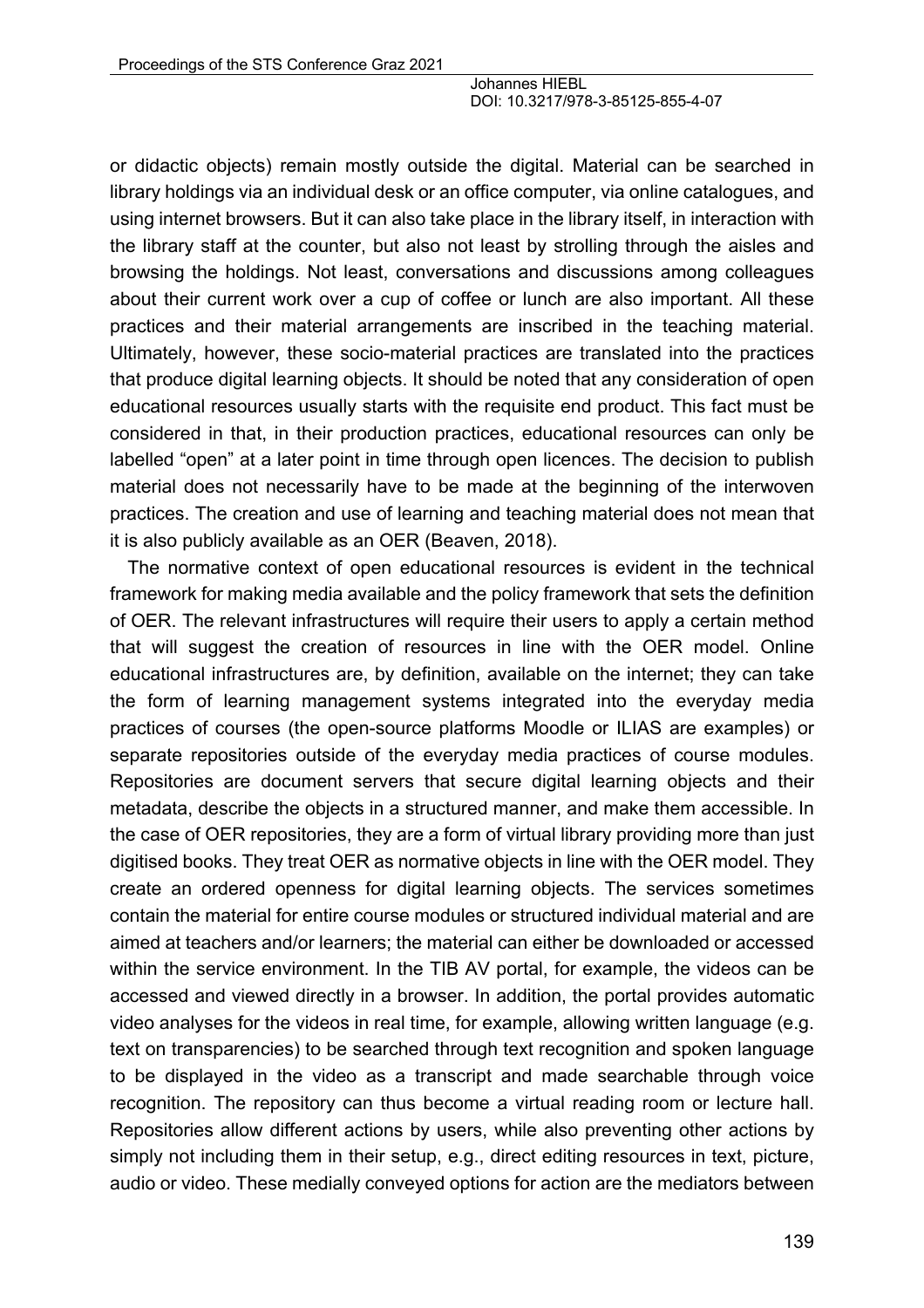the normative objects and the infrastructure. At the same time, the learning objects are decontextualized, as they are removed from the original context of the lesson. A separation of knowledge and context is not appropriate, since knowledge only emerges in this very context. Furthermore, lessons themselves must be seen as an educational resource. In this sense of de-/recontextualisation there are no differences between OER and traditional textbooks, if they stand alone.

The policy framework defines OERs as normative objects. An OER model is created and is then used to define what constitutes OER. Educational policymakers, activists in the open educational resources movement, and academics in media didactics, educational science, computer science, and library and information science continue to work on this model by providing recommendations, definitions and policies. To borrow a term from Eva Barlösius (2019, p. 21), these actors can be referred to as "infrastructurists". The OER model is transforming the concept of education and learning/teaching materials. In various countries, OER policies are being developed that concentrate on the production and provision of OER and whose educational policy goals correspond to the normative model of OER. At the same time, however, it should be noted that these policies do not automatically mean that this model is adopted in the teachers' and learners' practices (Bossu and Stagg, 2018; Mulder, 2013; Stacey, 2013). Michael Kerres and Richard Heinen (2015, p. 34) propose a focus on infrastructural framework conditions in order to promote the spread of OER (see also Heck et al., 2020). Infrastructurists are trying to implement the theoretical assumptions of open education in the repositories as well as structure and promote OER usage. With this in mind, search systems and metadata schemes are being developed that should make it easier to find the learning objects described in the metadata.

The use of infrastructures should assist university instructors in the creation of OER. By searching for or finding and creating materials, their options for action become free. Searching for external material is part of any teacher's practice (Beaven, 2018), but this takes place less specifically in OER repositories than in general online (Baas et al., 2019). Open solutions activists generally assume that educational materials can be produced by university lecturers and students in the course of their teaching and learning activities and (voluntarily) made available to the academic public. By using digital learning platforms such as Moodle or ILIAS, teaching practices can be changed and restructured in such a way that they favour the creation of OER. The OER community refers to teaching practices as "open educational practices". Yet OER remain a niche phenomenon. Beaven (2018) emphasizes that the use and sharing of teaching and learning material within a community, between students and teachers and among colleagues is common, but invisible and done in private, in what she calls a "dark reuse" (see also Baas et al., 2019). The public sharing of self-created materials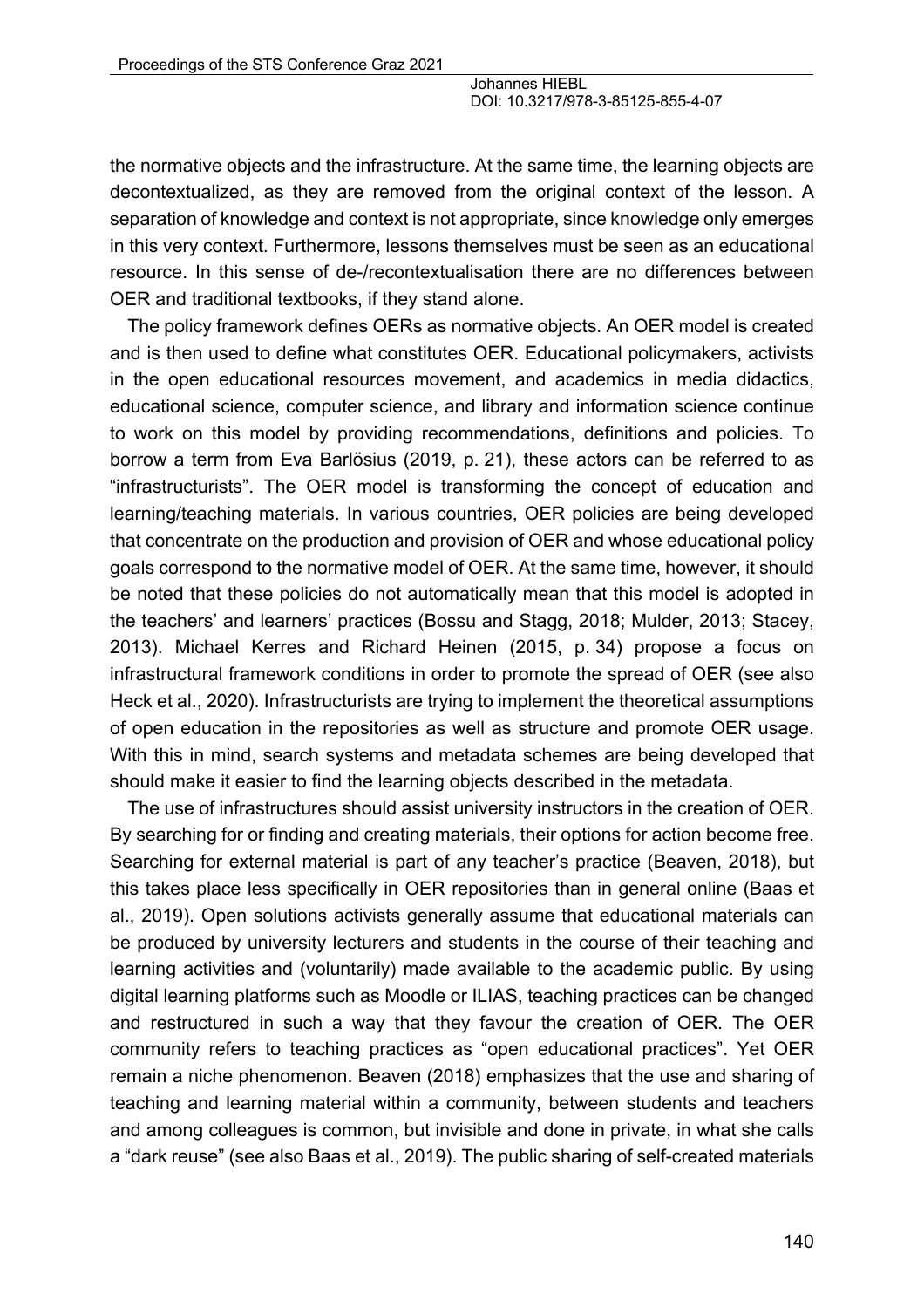as OER occurs only to a very limited extent, but, when it is done, it takes place in public repositories (Cardoso et al., 2019).

The OER community describes the practice of use as follows: OER is used to integrate and supplement learning and teaching materials in one's own course modules. OER can be used to validate, review and/or improve one's own learning and teaching materials (Rodés et al., 2019). Content can be changed to make adjustments for individual contexts (Cardoso et al., 2019). Formal changes, such as tweaks to the wording, predominate (Beaven, 2018). While pictures, videos and online textbooks come mainly from the internet, presentations, exam materials, portfolios and course modules are either created by the user or "borrowed" from colleagues (Baas et al., 2019). Learning and teaching materials can also be adopted without changes. OER can be made available to students as additional learning and teaching materials, e.g. as self-learning units.

This comes close to the OER model for open educational resources and infrastructures. Terms such as 'change' and 'adaptation' are in the foreground. The use and acceptance of open educational resources is also the subject of research in order to develop further top-down approaches to help transform OER from a niche existence into a mass phenomenon. Open educational resources must therefore also be understood as boundary objects (Bowker and Star, 2000; Star and Griesemer, 1989), since they obviously mean different things for teachers, learners and infrastructurists. These different meanings are currently a blind spot in research, which ought to be included in the calls for further research on the transformation of higher education (Király and Géring, 2019, 2020) and OER (Zawacki-Richter et al., 2020). Now that OER has been shown both in its status as an object and in its constitution in the plenum of practices and material arrangements, a sample educational infrastructure is introduced to show its performativity.

### **4 Functions of Repositories**

Following a qualitative content analysis (Mayring, 2014) of documents (Flick, 2018; Rapley and Rees, 2017, pp. 375–389; Wein, 2020) held by 29 German-speaking higher education repositories which make learning and teaching material openly available, the TIB AV portal was selected as the example for this paper. TIB AV-Portal went online in spring 2014. The portal is continuously developed and operated by a team of TIB (German National Library of Science and Technology). It is a web-based provider of academic videos with a focus on technology, mathematics and natural science, including lecture and conference recordings as well as (open) audio-visual learning and teaching materials. Services offered by the portal are hosting and longterm archiving of videos; automatic metadata enrichment; permanent citation with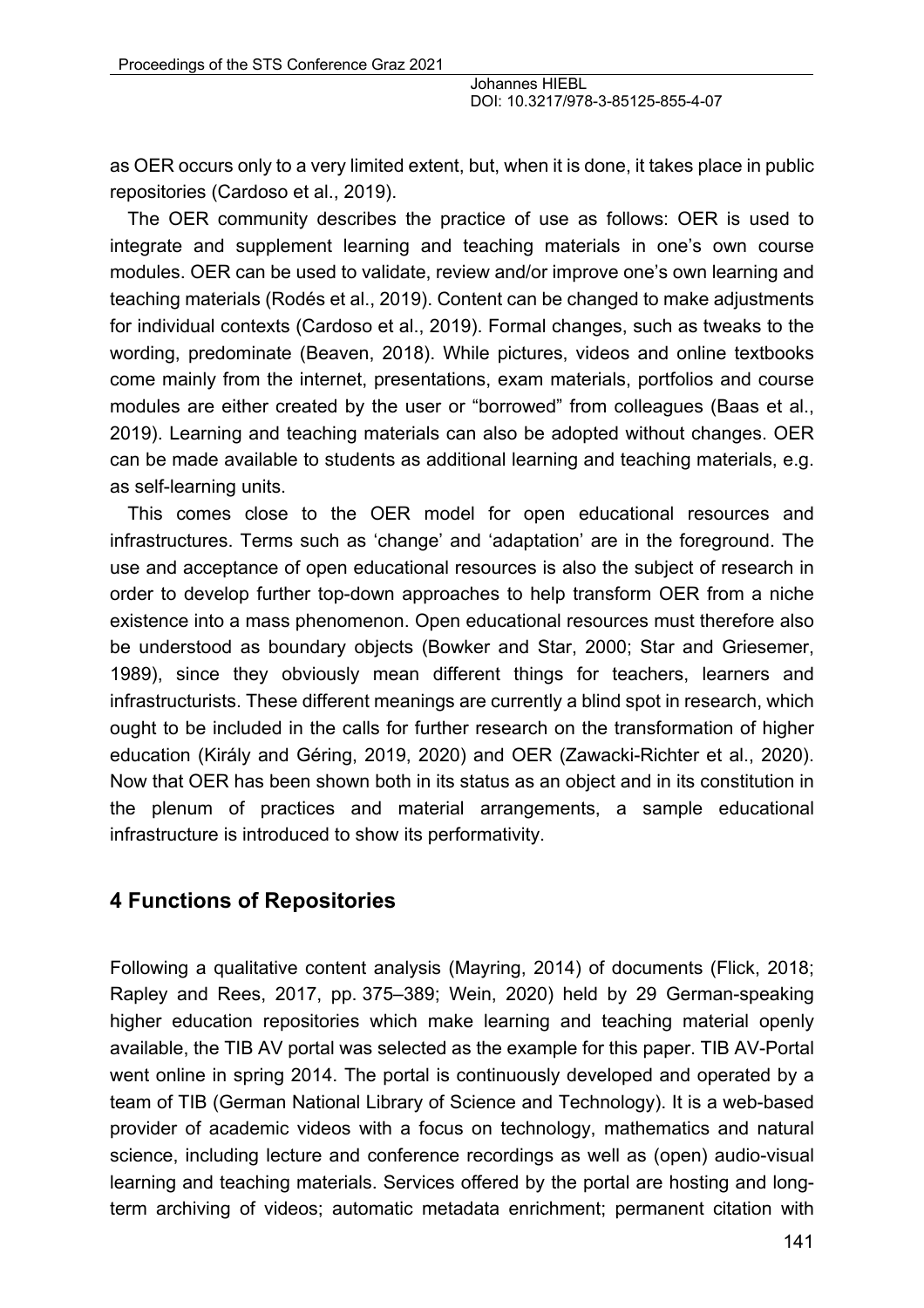Digital Object Identifier (DOI); linking between video, scientific papers, research data, NameIDs; semantic search; and legally compliant publishing practices. The portal is not an exclusive OER provider. Within its collection on the basis of free licensing (via CC), many videos are not only accessible online and can also be re-used. So, the portal is for academic use. The portal can be used by scientists as well as lecturers and students.

Digital Open Educational Resources are relationally and ecologically intertwined with infrastructures (Star, 1999, p. 377) and their users in several ways. The OER sorts the participants, namely through their different technical and media performance with the (un)availability of resources in archives, how they process them at work stations, and use them in (virtual) classrooms. If the transformation of the term teaching material is taken seriously, one must ask how the intended services of an OER are provided in infrastructures. How is the OER model mapped and represented in the infrastructures? OER infrastructures usually offer four core functions on their user interface, which can be understood as a service: (1) Search, (2) Organise, (3) Help (Manual) and (4) Delivery.

*Search:* Searching and, hopefully, finding take place in the interaction between search services and users as searchers. Information in a complex field of knowledge is subject to search queries, especially if the complexity of the knowledge base is increased by different storage locations and the abundance of documents. The service of searching can be differentiated into two levels of search practices: the first level helps users learn how to perform a search within that service, while the second level enables acquisition of the actual piece of knowledge. Users must be readily able to make competent use of the service and so must be (self) trained in its use. By opting to use the service, it can be assumed that users will be able to use it through their (search) practices in order to fulfil their customer wishes and information needs. A second assumption is that users are already quite aware of what they are seeking, but the material must be made findable by tagging it with metadata. In addition, a certain user competence in dealing with search systems is required.

*Organise:* This service is mostly represented in the organisation of lists. Found documents can be saved in collections and thus made available as a list. Materials can then be added to or removed from the collections. The collections can then be shared publicly or privately. Collections can be created collaboratively. This creates a form of ordered and shared openness, not only through the list itself, but also through the relationships between the objects in the list and the people who create the list. To a certain extent, the possibilities of these collections as lists can be equated with syllabi and reading lists.

*Help (Manual):* The use of documents and data also includes answering questions about copyright as part of the services needed to turn users into competent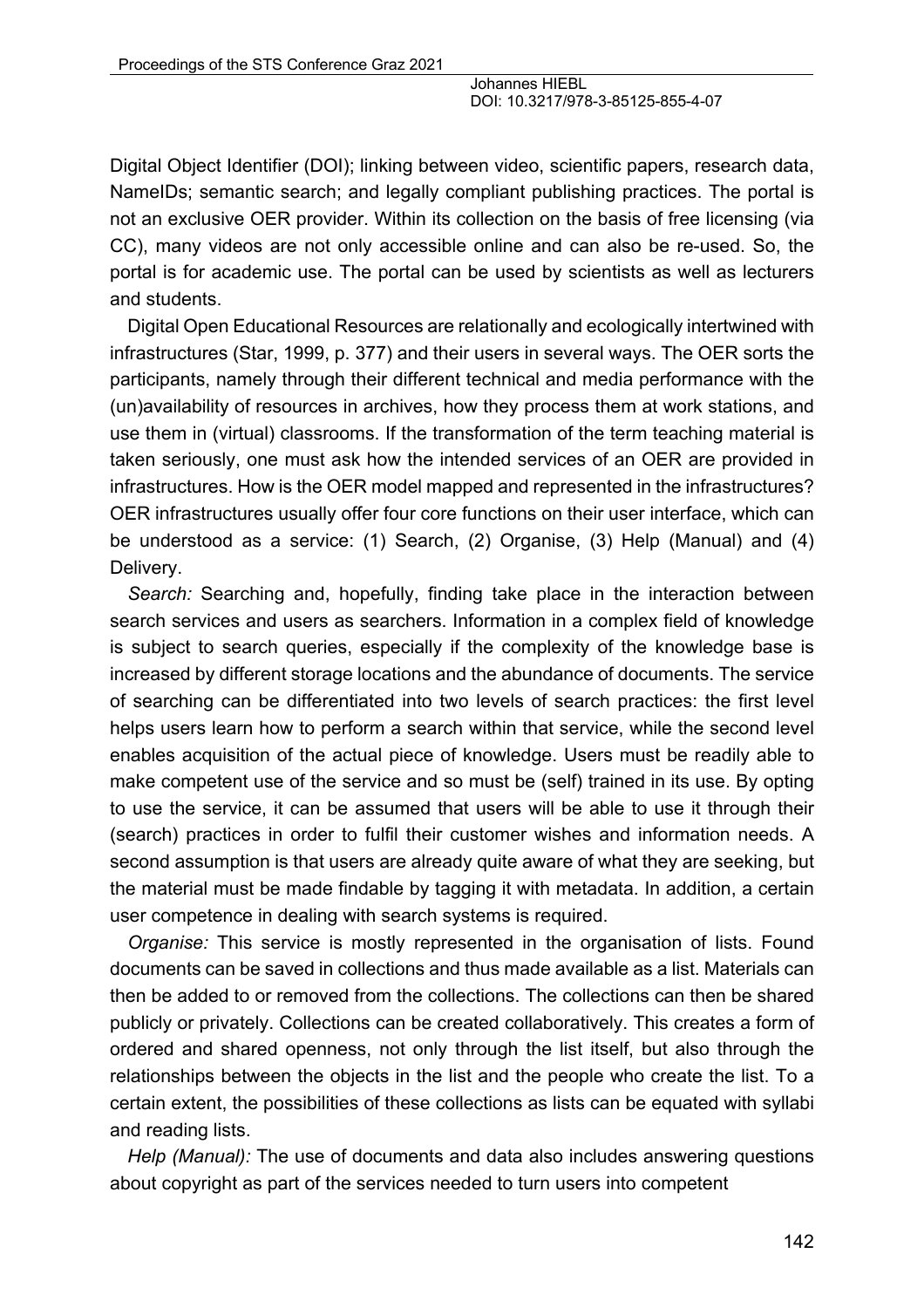|                                             | Search for people, places, topics<br>⊕<br>Search                                                                                                                                                                                                                                                                                                                                                                                          |          |
|---------------------------------------------|-------------------------------------------------------------------------------------------------------------------------------------------------------------------------------------------------------------------------------------------------------------------------------------------------------------------------------------------------------------------------------------------------------------------------------------------|----------|
| THE TIB AV-PORTAL                           | Step 3: Conclude a license agreement with us                                                                                                                                                                                                                                                                                                                                                                                              |          |
| UPLOAD VIDEOS                               | By concluding a license agreement, you specify the terms of use and grant us permission to offer your AV media<br>via the portal.                                                                                                                                                                                                                                                                                                         |          |
| FIND AND USE                                | If you do not own the necessary rights: please first contact the authors or other rights holders of the films before<br>making the AV media available to the TIB.                                                                                                                                                                                                                                                                         |          |
| DOWNLOAD OPEN DATA<br>CONFERENCE RECORDINGS | If you are the creator of the AV media or have obtained the rights by transfer: you can choose between an open<br>access licence and a declaration of consent, enabling you to decide how you want to make the material available<br>to the TIB.                                                                                                                                                                                          |          |
| Video Tutorial                              | Open access licence<br>With an open access licence, you grant users as many rights as possible to the extent provided by law, and permit<br>the diverse use of your film, fostering scientific exchange in the digital environment. We recommend the licence<br>"CC-Namensnennung - Deutschland 3.0". This licence ensures that the originator is acknowledged and permits the<br>comprehensive use of AV media in research and teaching. | feedback |
|                                             | Please use the open access licence form $\mathbb{Z}^n$ and return it to us by post once you have completed and signed it.<br>Declaration of consent                                                                                                                                                                                                                                                                                       |          |
|                                             | TIB is granted a simple right of use of the AV media and may make them available via its portals. Users may view<br>the film online or download it. However - in contrast to all CC licences - users may not forward it to third parties<br>or make it available online themselves.                                                                                                                                                       |          |

### **Fig. 2**. **License agreement**

(independent) users. Infrastructures thus address users through help pages or manuals for self-socialisation. The rights and obligations of the service and users as contractual partners are presented in the service's terms of use, which not only describe the functions offered by the service, but also how these functions may and can be used. Figure 2 shows the help for license agreements, needed in the upload function to select and grant an open licence for the material.

*Delivery:* The learning objects are delivered from the contributor (author) to the online platform. Delivery describes the technical practice in repositories fulfilled by direct upload or sending the learning object to an editorial board. Delivery does not describe the social and collaborative aspect of contributions and the accretion of knowledge. The upload area needs to be designed in such a way that persistent identifiers (e.g., digital object identifiers (DOIs)) are assigned to the documents (automatically). Users as deliverers provide information on the title, a description of the material, its authors, etc. The users should provide as much metadata as possible to describe their material. In addition, they need to select and grant an open licence for the material. Figure 3 shows the drop-down menu for licencing.

The OER model is explained in both the help and upload functions of the infrastructure. The OER model and the restrictions on production are replicated in the infrastructure. The social norms of open and public access are provided by the service. The content can be accessed without payment or membership restrictions. Because the material can be accessed directly in an internet browser, there is no need to use software, which in turn is only available behind paywalls or membership barriers. The legal norms are stated by the explanations within the help function as well as in the pre-configuration of the upload function, which in the case of the AV portal strongly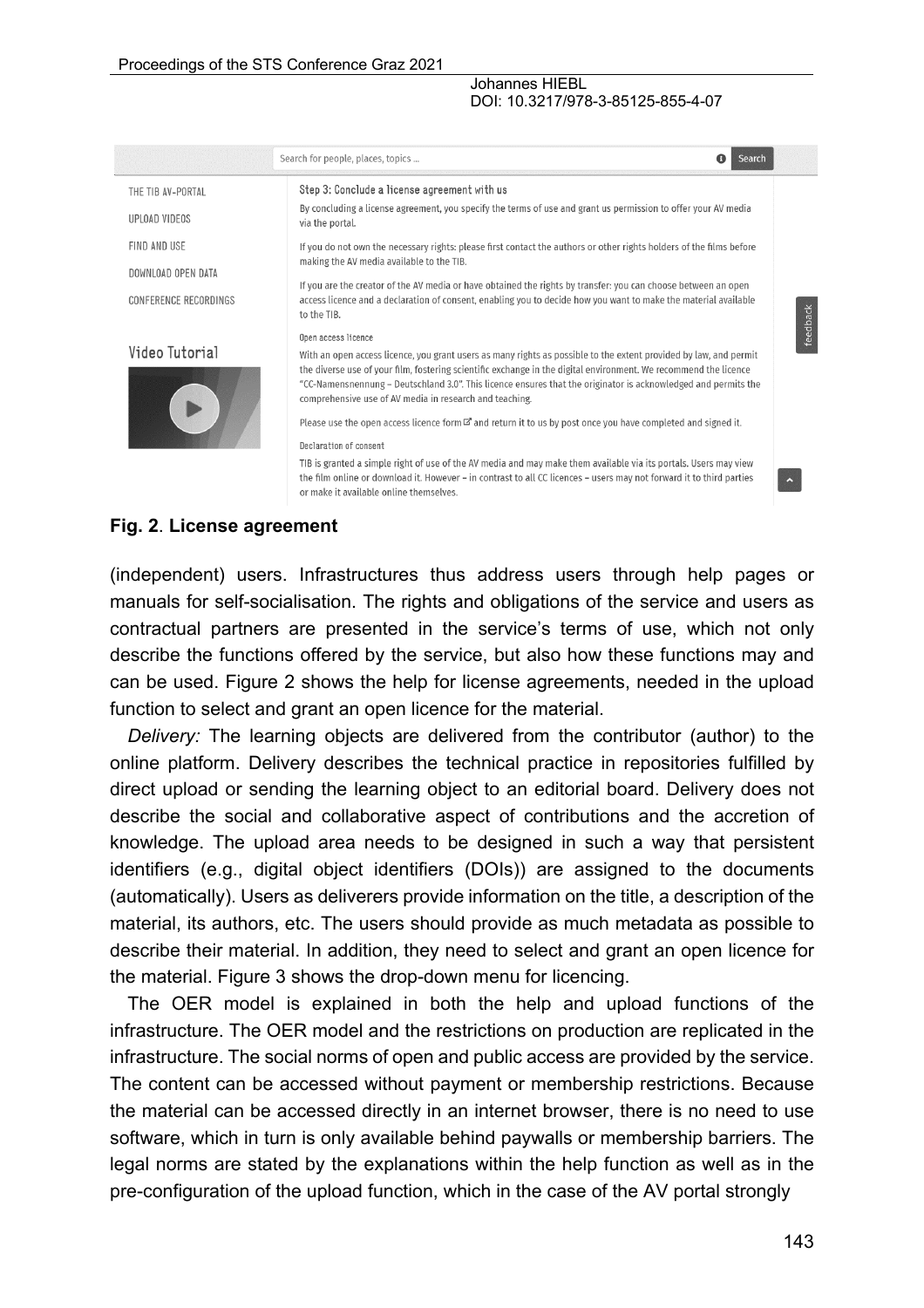

### **Fig. 3**. **Legal information**

recommends users grant free licences. It should be noted that the AV portal also allows objects to be published without free licences. This means that the material licensed in this way is publicly available (open access), but may not be edited without obtaining further permission. Other services only allow free licences to be issued. In their technical framework, digital infrastructures make open educational resources medially available. Due to the technical framing, OERs are made available for reproduction in infrastructures, i.e., the repositories. The OER model is performatively inscribed into the infrastructures. However, this does not yet say whether they do justice to the interaction order of making learning and teaching material available and thus help actors in the education system.

## **5 Conclusion**

The idea of open education has a long history (Peter and Deimann, 2013), which to this day is linked to "opening up education" (European Commission, 2013) and is linked to social issues such as: "Educational equity, fairness and inclusion, caring for the diversity of learners, open curricula and social responsibility" (Kerres and Heinen, 2015, p. 34). OER in terms of normative objects are performatively produced through repositories. The social norm of public availability and the legal norm of open processing through the granting of open licences are conveyed by the way the repositories are set up. However, this does not say whether the repositories actually implement the normative model of OER for the sake of an increase in educational equality and quality. At least, this has not yet been implemented in the repository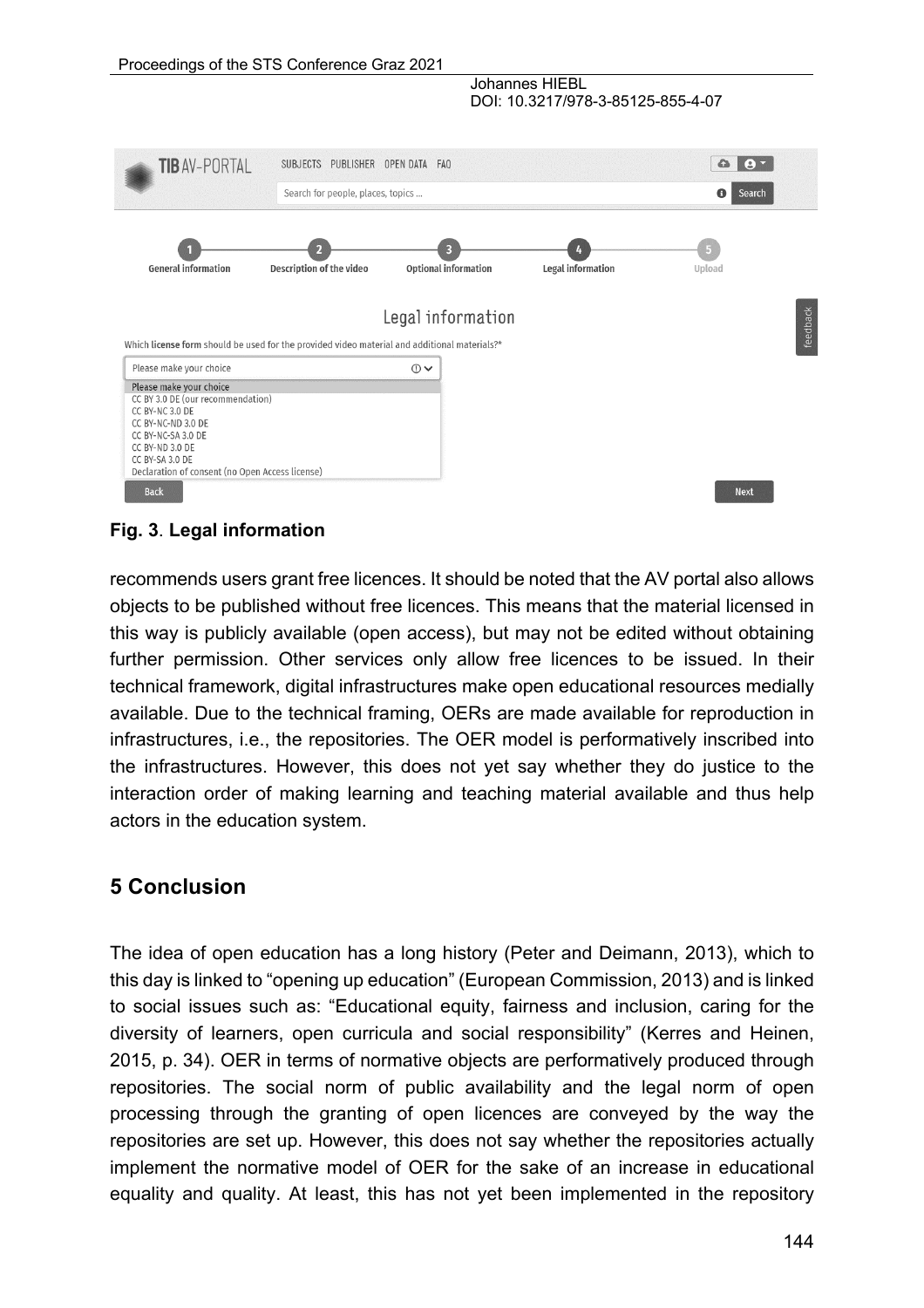technology; it lies in the resources themselves. The policy discourse around OER is not only dominated by political decision-makers, educational scientists and technicians and the perspective of university lecturers seems to be insufficiently included, so one can also speak of policy by design. It remains to be seen whether the implementation of digitalisation strategies will entail more than just transferring traditional practices, information and knowledge into a new medium (mere digitisation). In response to the question of how OER influences the interests of teaching and learning in relation to their content, this paper has shown that OER as visualising objects are to be understood as everyday educational resources and thus, in their current form, more than the mere digitisation of traditional solutions.

When understood as normative objects, OER can be seen as trying to help revolutionise education as expressed in various national policies. Through policy making, political decision-makers use OER to increase pressure towards social, economic and technological change in the education system in order to achieve the normative educational goals of increasing educational equality and quality. Within the open educational resources movement, the availability of professional, open teaching and learning materials and the associated opportunities for digital learning are perceived as a means to reach these goals. Judging the contribution OER can make to increased equal opportunities will only be possible when the OER movement is expressed in pedagogy. Either way, the established practices of teachers are put at stake. And many tend to act conservatively and maintain their academic norms and traditions. OER will put university lecturers into a new public sphere, removing them from the familiarity of seminar rooms and lecture halls into the public sphere of the World Wide Web. This not only has consequences on the visibility of their teaching work, but also has consequences for the legal status of the materials used in teaching. In this form, the digitization of learning and teaching materials through OER can transform teaching and learning issues into place and method in the long term if distance learning continues to gain importance. In this sense, digital educational infrastructures and learning objects will also gain in importance. For future research, the following questions about their constitutive role in practice must be asked for educational infrastructures as digital objects: (1) How do infrastructures change the knowledge base of their users? (2) What do learning objects mean for participants? The fact that the educational goals of increasing educational equality and the quality of education go hand-in-hand with a promise of economisation through time savings and cost efficiency raises the question of the extent to which the education system will not follow its own inherent logic, but instead subordinate itself to the logic of the economic system and confuse the goals of education with those of capitalism.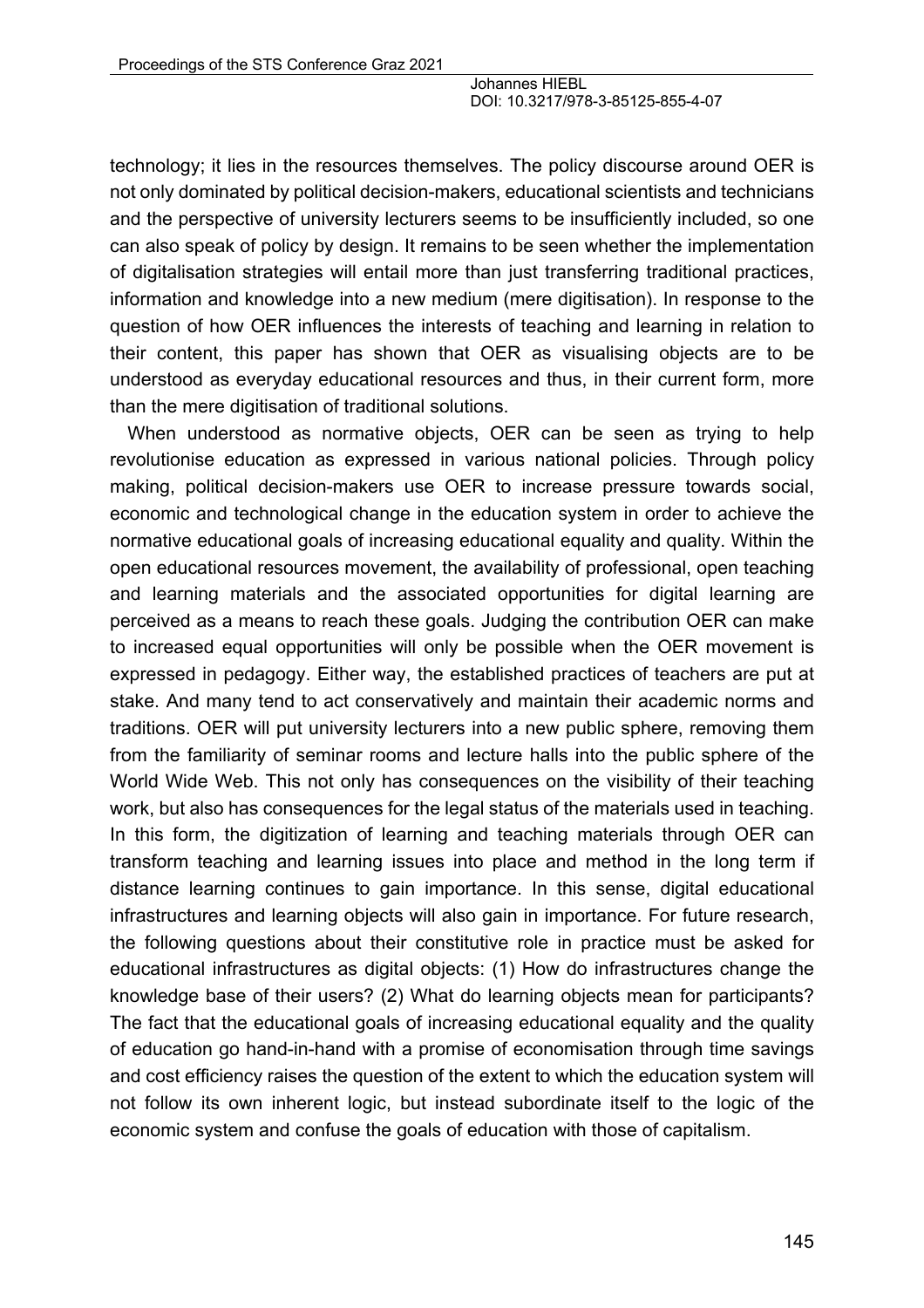### **References**

- Baas, M., Admiraal, W. and van den Berg, E. (2019) 'Teachers' Adoption of Open Educational Resources in Higher Education', *Journal of Interactive Media in Education*, vol. 2019, no. 1.
- Barlösius, E. (2019) *Infrastrukturen als soziale Ordnungsdienste: Ein Beitrag zur Gesellschaftsdiagnose*, Frankfurt am Main, Campus.
- Beaven, T. (2018) ''Dark reuse': an empirical study of teachers' OER engagement', *Open Praxis*, vol. 10, no. 4, p. 377.
- Bossu, C. and Stagg, A. (2018) 'The potential role of Open Educational Practice policy in transforming Australian higher education', *Open Praxis*, vol. 10, no. 2, p. 145.
- Bowker, G. C. and Star, S. L. (2000) 'Categorical Work and Boundary Infrastructures: Enriching Theories of Classification', in Bowker, G. C. and Star, S. L. (eds) *Sorting Things Out,* The MIT Press, pp. 285–318.
- Cape Town Open Education Declaration (2008) *Unlocking the promise of open educational resources* [Online]. Available at https://www.capetowndeclaration.org/read-the-declaration (Accessed 14 December 2020).
- Cardoso, P., Morgado, L. and Teixeira, A. (2019) 'Open Practices in Public Higher Education in Portugal: faculty perspectives', *Open Praxis*, vol. 11, no. 1, p. 55.
- Dickel, S. and Schrape, J.-F. (2015) 'Dezentralisierung, Demokratisierung, Emanzipation Zur Architektur des digitalen Technikutopismus', *Leviathan*, vol. 43, no. 3, pp. 442–463.
- Downes, S. (2001) 'Learning Objects: Resources For Distance Education Worldwide', *The International Review of Research in Open and Distributed Learning*, vol. 2, no. 1.
- European Commission (2013) *Opening up Education: Innovative teaching and learning for all through new Technologies and Open Educational Resources,* COM(2013) 654 final.
- Flick, U. (2018) *An introduction to qualitative research*, 6th ed, London, SAGE Publications.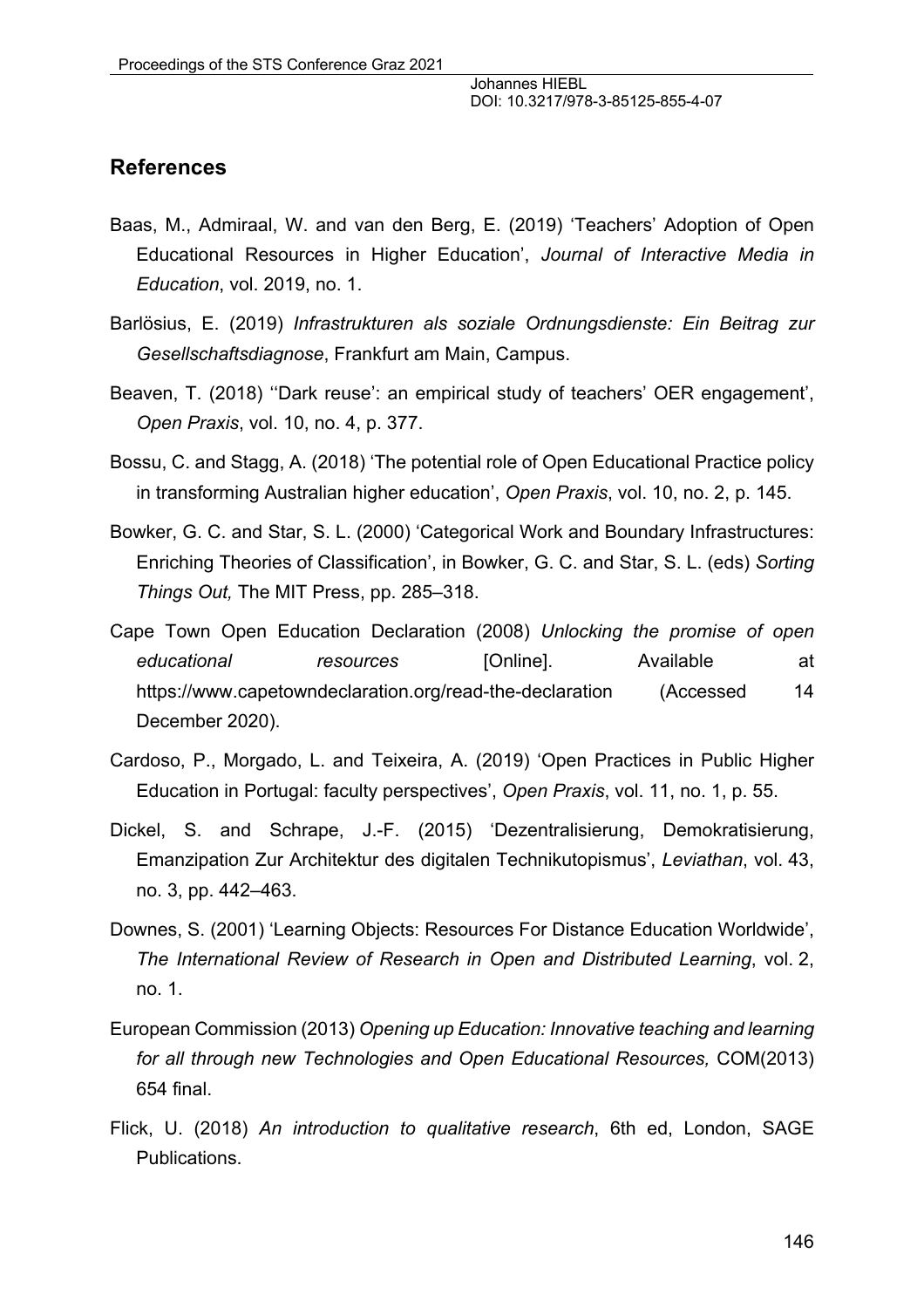- Geels, F. W. and Schot, J. (2007) 'Typology of sociotechnical transition pathways', *Research Policy*, vol. 36, no. 3, pp. 399–417.
- Giddens, A. (1979) *Central problems in social theory: Action, structure and contradiction in social analysis*, London, Macmillan.
- Goffman, E. (1983) 'The Interaction Order: American Sociological Association, 1982 Presidential Address', *American Sociological Review*, vol. 48, no. 1, pp. 1–17.
- Heck, T., Kullmann, S., Hiebl, J. and Schröder, Nadine, Otto, Daniel, Sander, Pia (2020) 'Designing Open Informational Ecosystems on the Concept of Open Educational Resources', *Open Education Studies*, vol. 2, no. 2, pp. 252–264.
- Hess, C. and Ostrom, E. (eds) (2007) *Understanding knowledge as a commons: From theory to practice*, Cambridge, Mass., MIT Press.
- Kalthoff, H., Wiesemann, J., Lange, J. and Roehl, T. (2020) 'The meaning of things. Didactic objects and the implementation of educational theory', *Pedagogy, Culture & Society*, vol. 28, no. 2, pp. 281–298.
- Kerres, M. and Heinen, R. (2015) 'Open Informational Ecosystems: The Missing Link for Sharing Educational Resources', *International Review of Research in Open and Distributed Learning*, vol. 16, no. 1, pp. 24–39 [Online]. Available at https://learninglab.uni-due.de/publikationen/4201.
- Király, G. and Géring, Z. (2019) 'Editorial: Introduction to 'Futures of Higher Education' special issue', *Futures*, vol. 111, pp. 123–129.
- Király, G. and Géring, Z. (2020) *Changes in teaching and learning – The transformation of knowledge transfer: Decline or renewal of higher education? Threats and possibilities amidst a global epidemic situation,* Budapest Business School, Horizon Scanning Report Series 1.
- Knorr Cetina, K. (2001) 'Objectual practice', in Schatzki, T. R. (ed) *The Practice Turn in Contemporary Theory,* London, Routledge, pp. 175–188.
- Knox, J. (2013) 'Five critiques of the open educational resources movement', *Teaching in Higher Education*, vol. 18, no. 8, pp. 821–832.
- Latour, B. (2005) *Reassembling the social: An introduction to Actor-Network-Theory*, Oxford, Oxford Univ. Press.
- Marx, K. (2013) *Das Kapital*, Köln, Anaconda.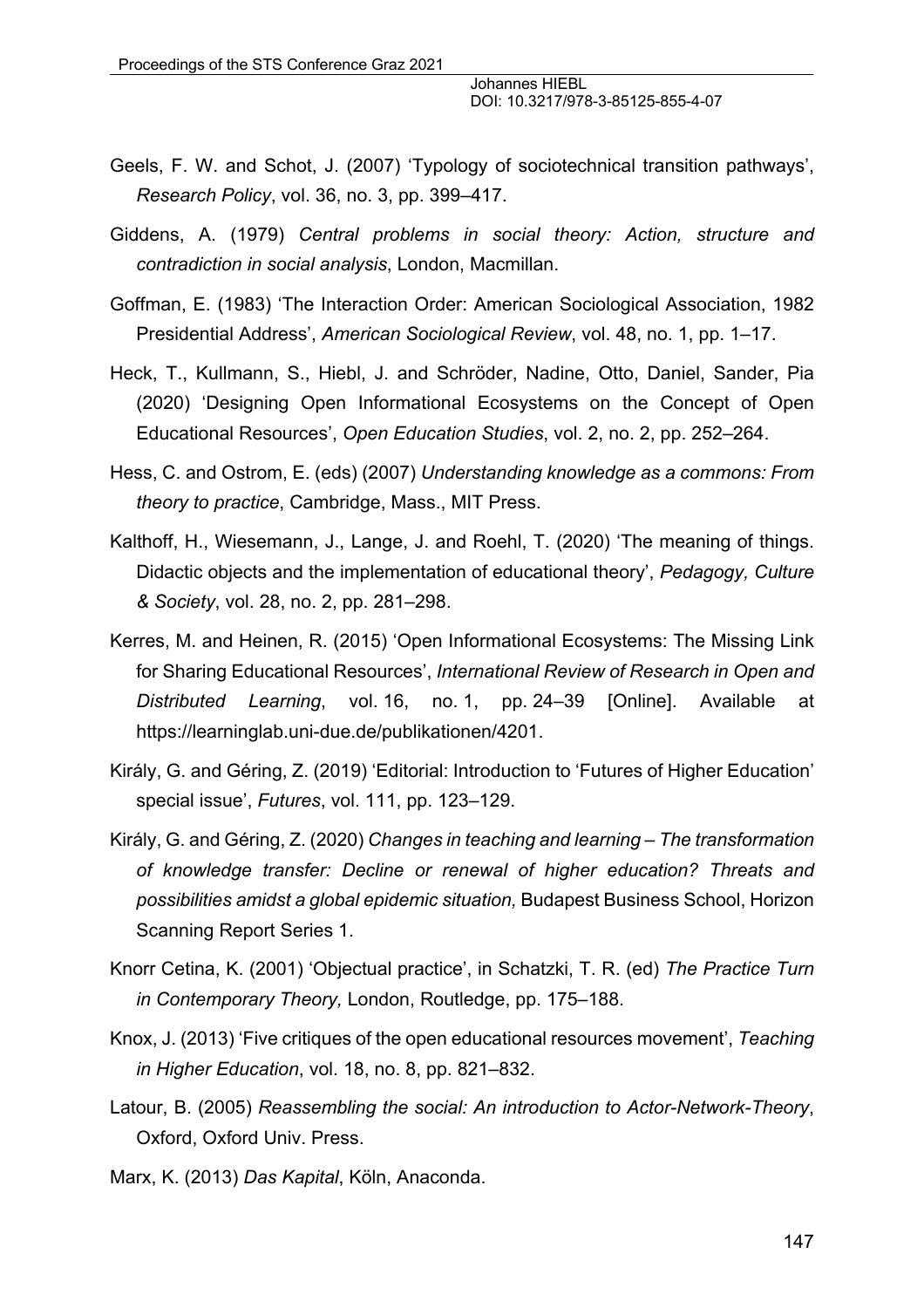- Mayring, P. (2014) *Qualitative content analysis: theoretical foundation, basic procedures and software solution*, Klagenfurt.
- Mulder, F. (2013) 'The logic of national policies and strategies for open educational resources', *The International Review of Research in Open and Distributed Learning*, vol. 14, no. 2, pp. 96–105.
- Peter, S. and Deimann, M. (2013) 'On the role of openness in education: A historical reconstruction', *Open Praxis*, vol. 5, no. 1.
- Rapley, T. and Rees, G. (2017) 'Collecting Documents as Data', in Flick, U. (ed) *The SAGE Handbook of Qualitative Data Collection*, London, SAGE Publications, pp. 378–391.
- Reckwitz, A. (2006) *Die Transformation der Kulturtheorien: Zur Entwicklung eines Theorieprogramms*, Weilerswist, Velbrück Wissenschaft.
- Rheinberger, H.-J. (2010) 'Making Visible. Visualization in the Sciences and in Exhibitions?', in Lehmann-Brauns, S., Sichau, C. and Trischler, H. (eds) *The Exhibition as Product and Generator of Scholarship: PrePrInt 399*, pp. 9–24.
- Rodés, V., Gewerc-Barujel, A. and Llamas-Nistal, M. (2019) 'University Teachers and Open Educational Resources: Case Studies from Latin America', *The International Review of Research in Open and Distributed Learning*, vol. 20, no. 1.
- Schäfer, H. (2016) 'Einleitung: Grundlagen, Rezeption und Forschungsperspektiven der Praxistheorie', in Schäfer, H. (ed) *Praxistheorie: Ein soziologisches Forschungsprogramm* [Online], Bielefeld, Transcript, pp. 9–25. Available at http://www.degruyter.com/view/product/430136.
- Schatzki, T. (2010) 'Materiality and Social Life', *Nature and Culture*, vol. 5, no. 2, pp. 123–149 [Online]. Available at http://www.jstor.org/stable/43304160.
- Schatzki, T. R. (1996) *Social practices: A Wittgensteinian approach to human activity and the social*, Cambridge, Cambridge Univ. Press.
- Schatzki, T. R. (2002) *The Site of the Social: A Philosophical Account of the Constitution of Social Life and Change*, University Park, PA, Pennsylvania State University Press.
- Schatzki, T. R. (2016) 'Practice theory as flat ontology', in Spaargaren, G., Weenink, D. and Lamers, M. (eds) *Practice Theory and Research: Exploring the dynamics of social life*, Florence, Taylor and Francis, pp. 28–42.